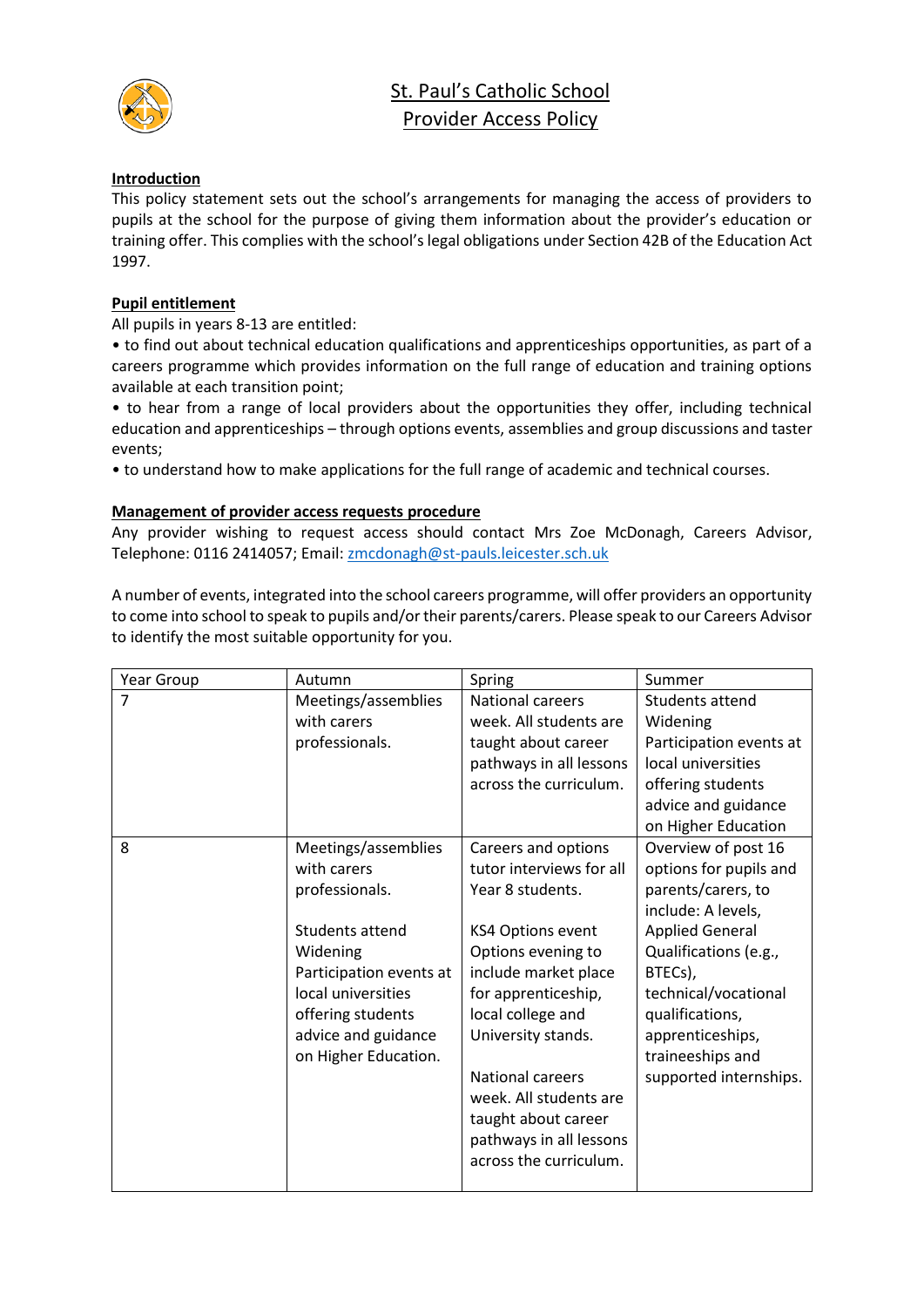| 9  | Meetings/assemblies<br>with careers<br>professionals.                                                                                                                                                                                                                                                                                                                                                                                                                                                                            | Students attend<br>Widening<br>Participation events at<br>local universities<br>offering students<br>advice and guidance<br>on Higher Education.<br><b>National careers</b><br>week. All students are<br>taught about career<br>pathways in all lessons<br>across the curriculum.                                                                                                                                                                                                                                          |                                                                                                                            |
|----|----------------------------------------------------------------------------------------------------------------------------------------------------------------------------------------------------------------------------------------------------------------------------------------------------------------------------------------------------------------------------------------------------------------------------------------------------------------------------------------------------------------------------------|----------------------------------------------------------------------------------------------------------------------------------------------------------------------------------------------------------------------------------------------------------------------------------------------------------------------------------------------------------------------------------------------------------------------------------------------------------------------------------------------------------------------------|----------------------------------------------------------------------------------------------------------------------------|
| 10 | Meetings/assemblies<br>with career<br>professionals.<br>Students attend<br>Widening<br>Participation events at<br>local universities<br>offering students<br>advice and guidance<br>on Higher Education.                                                                                                                                                                                                                                                                                                                         | Meeting with career<br>professionals to<br>include interview skills<br>and feedback.<br><b>National careers</b><br>week. All students are<br>taught about career<br>pathways in all lessons<br>across the curriculum.                                                                                                                                                                                                                                                                                                      | World of work week<br>to include information<br>from Universities,<br>industry experts and<br>career guidance<br>sessions. |
| 11 | One to one interviews<br>conducted offering<br>impartial advice and<br>guidance on careers<br>and course routes.<br>External provider<br>assemblies promoting<br>local colleges and a<br>variety of courses.<br>Progression evening<br>for all students to<br>learn about routes<br>into work, options,<br>choices and pathways<br>in relation to post 16<br>study.<br>Higher education fair<br>offering students the<br>opportunity to speak<br>to a range of<br>representatives from<br>across all fields of post<br>16 study. | Apprenticeship and<br>alternative routes<br>sessions for students<br>to guide on the<br>application process<br>and registering on the<br>National<br>Apprenticeship<br>strategy website.<br>Students attend<br>Widening<br>Participation events at<br>local universities<br>offering students<br>advice and guidance<br>on Higher Education.<br><b>National careers</b><br>week. All students are<br>taught about career<br>pathways in all lessons<br>across the curriculum.<br>One to one support<br>for all students to | One to one support<br>for all students to<br>support their<br>progressing PS16<br>applications and<br>interviews.          |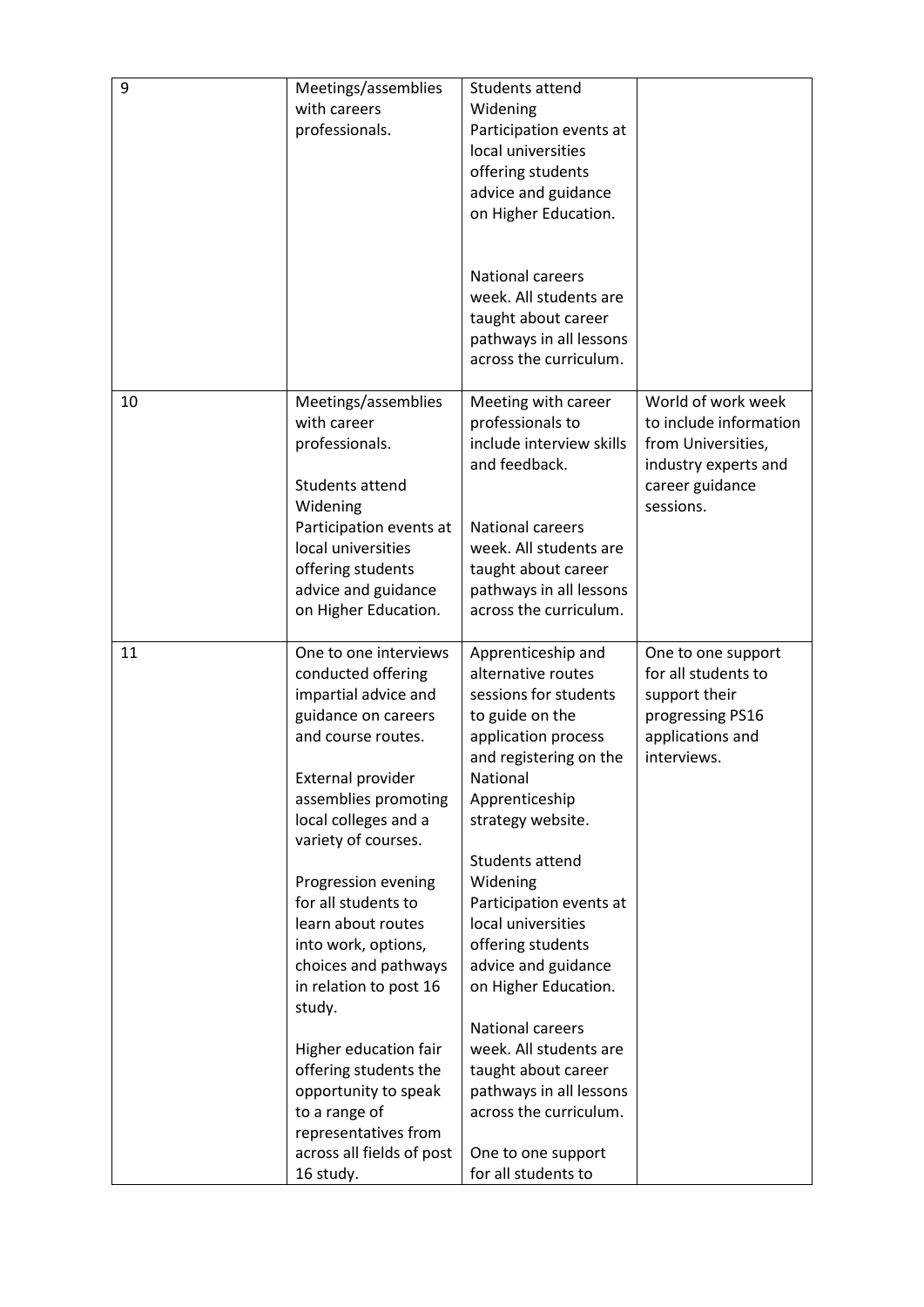|    | 6 <sup>th</sup> Form taster Day;<br>students are provided<br>with A Level taster<br>lessons to inform Post<br>16 choices.<br>Meetings/assemblies<br>with career<br>professionals.                                                                                                                                                                                                                                       | support their PS16<br>application and<br>impartially support<br>students to review the<br>choices made.                                                                                                                                                                                                                                                                                                   |                                                                                                                                                           |
|----|-------------------------------------------------------------------------------------------------------------------------------------------------------------------------------------------------------------------------------------------------------------------------------------------------------------------------------------------------------------------------------------------------------------------------|-----------------------------------------------------------------------------------------------------------------------------------------------------------------------------------------------------------------------------------------------------------------------------------------------------------------------------------------------------------------------------------------------------------|-----------------------------------------------------------------------------------------------------------------------------------------------------------|
| 12 | Meetings/assemblies<br>with career<br>professionals.<br>Progression evening<br>for all students to<br>learn about routes,<br>options, choices and<br>pathways in relation<br>to post 18 study.                                                                                                                                                                                                                          | Students attend<br>Widening<br>Participation events at<br><b>Oxbridge Universities</b><br>offering students<br>advice and guidance<br>on the application<br>process.<br><b>National careers</b><br>week. All students are<br>taught about career<br>pathways in all lessons<br>across the curriculum.                                                                                                     | Higher education fair<br>offering students the<br>opportunity to speak<br>to a range of<br>representatives from<br>across all fields of post<br>18 study. |
| 13 | One to one interviews<br>conducted offering<br>impartial advice and<br>guidance on careers<br>and course routes.<br>Progression evening<br>for all students to<br>learn about routes,<br>options, choices and<br>pathways in relation<br>to post 18 study.<br>Higher education fair<br>offering students the<br>opportunity to speak<br>to a range of<br>representatives from<br>across all fields of post<br>18 study. | Students attend<br>Widening<br>Participation events at<br><b>Oxbridge Universities</b><br>offering students<br>advice and guidance<br>on the application<br>process.<br>All students attend a<br>careers fair to support<br>progression pathways.<br>One to one support<br>for all students to<br>support their UCAS<br>application and<br>impartially support<br>students to review the<br>choices made. | One to one support<br>for all students to<br>support their<br>progressing<br>applications and<br>interviews.                                              |

# **Premises and facilities**

The school will make the main hall, classrooms or private meeting rooms available for discussions between the provider and students, as appropriate to the activity. The school will also make available